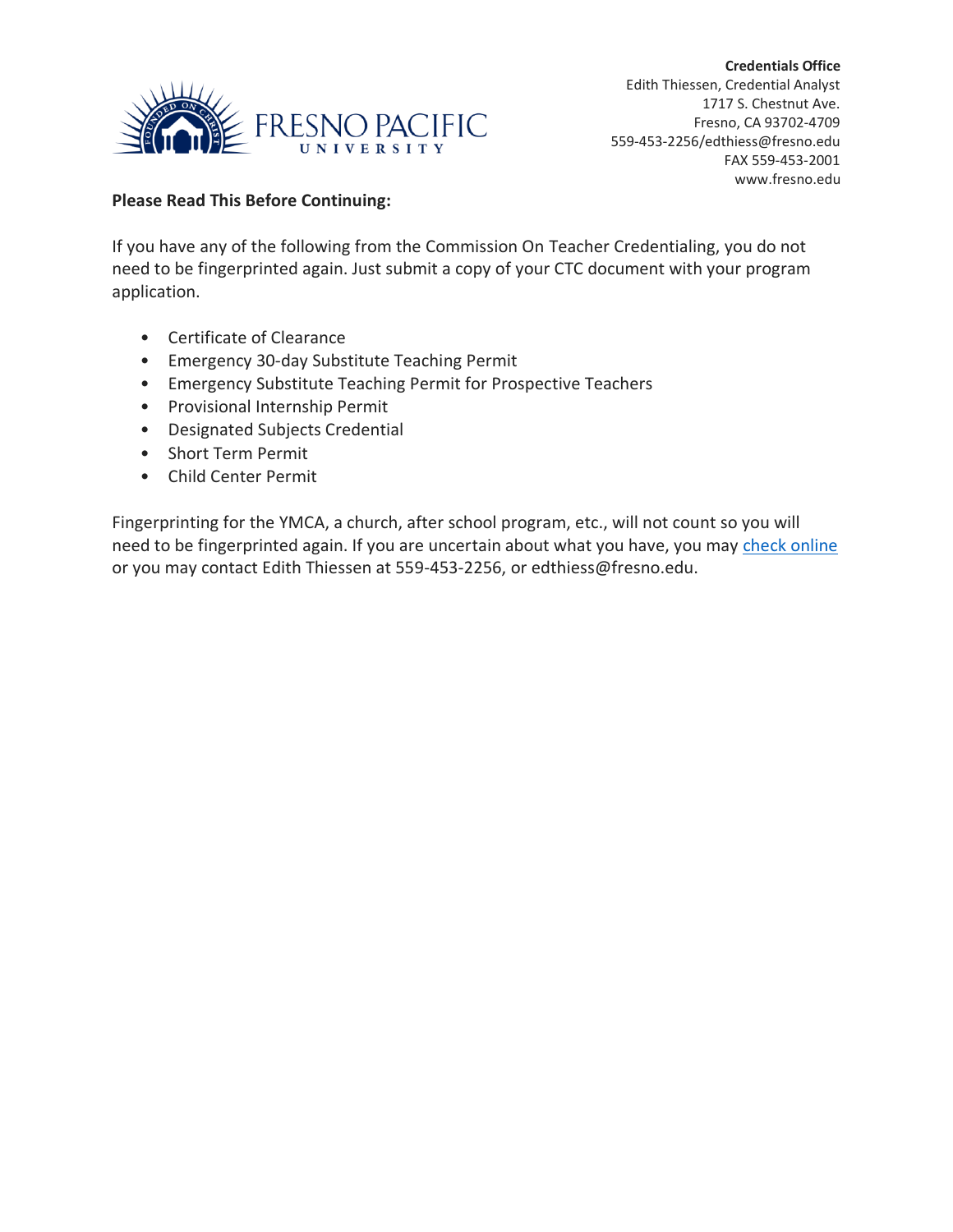

## LIVE SCAN PROCESS – CERTIFICATE OF CLEARANCE

The Commission on Teacher Credentialing requires that each individual who wishes to perform certificated services in a California school, including student teaching, or practicums, provide facts which establish his/her true identity and good moral character. Verification of completion of this process must be completed prior to being admitted to the Teacher Education/ Special Education/Pupil Personnel Services programs.

Steps one and two must be completed in this order:

- 1. Complete the LiveScan electronic fingerprinting process at:
	- Your local police departments
	- Your local sheriff's department

You may go to the following website to [check possible agencies,](https://oag.ca.gov/fingerprints/locations) hours of operation and fees. You should be prepared to pay \$71 plus a rolling fee.

Take with you the completed [Form 41-LS](https://www.ctc.ca.gov/docs/default-source/leaflets/41-ls.pdf?sfvrsn=a1c12202_22) (complete the personal information section only)

2. Complete the online application for the Certificate of Clearance with the Commission on Teacher Credentialing.

When you have completed the LiveScan process, you will need to go online to the CTC website to complete the process of applying for the Certificate of Clearance. A credit card is required for this process, and the fee is currently \$29.50.

To apply for the Certificate of Clearance, follow these steps:

- Go to https://ctc.ca.gov
- Click on: Direct Application Non Recommendation Only:
- Follow the directions
- Print out your payment verification

Once the application is entered into CTC's database, it takes approximately two weeks to process, unless you have had a misdemeanor/criminal conviction or other issues. You may be required to provide additional information to the CTC. In this case, processing will take a longer period of time.